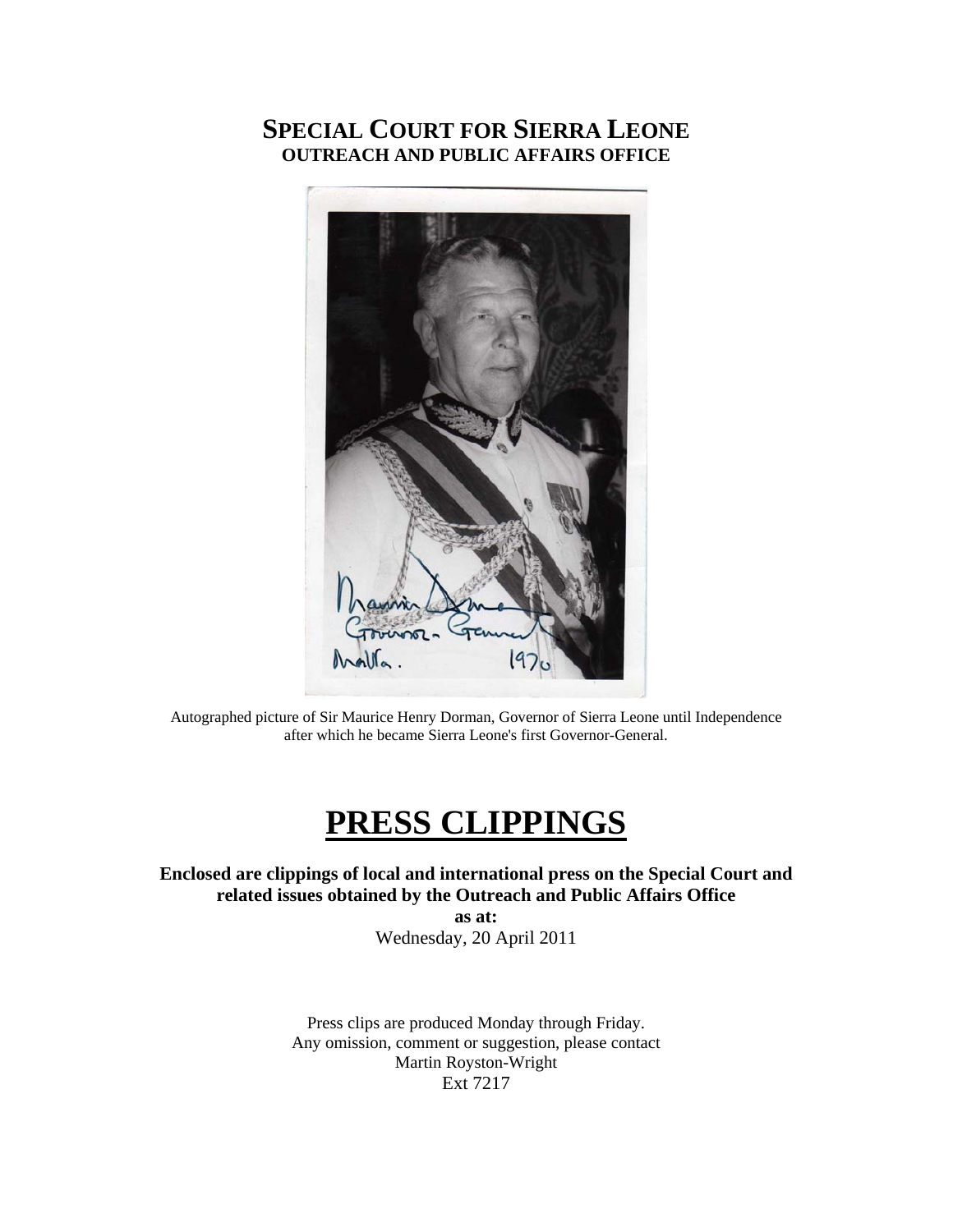| <b>International News</b>                                                                    |             |
|----------------------------------------------------------------------------------------------|-------------|
| International Criminal Court Could Implement TRC Recommendations / Afrique en Ligne          | Pages 3-5   |
| Accused War Criminal Lied to Officials to Enter Canada / The Vancouver Sun                   | Pages 6-7   |
| Rwandan Governor Admits Offering No Support Against Tutsis' Attacks / Hirondelle News Agency | Page 8      |
| Judge to Rule On Four Hague Petitions / Daily Nation                                         | Page 9      |
| Goldstone's Statements Do Not Trump International Justice / WorldPress.Org                   | Pages 10-11 |
| Defining 'The Crime of Crimes' / Europeanvoice.com                                           | Pages 12-13 |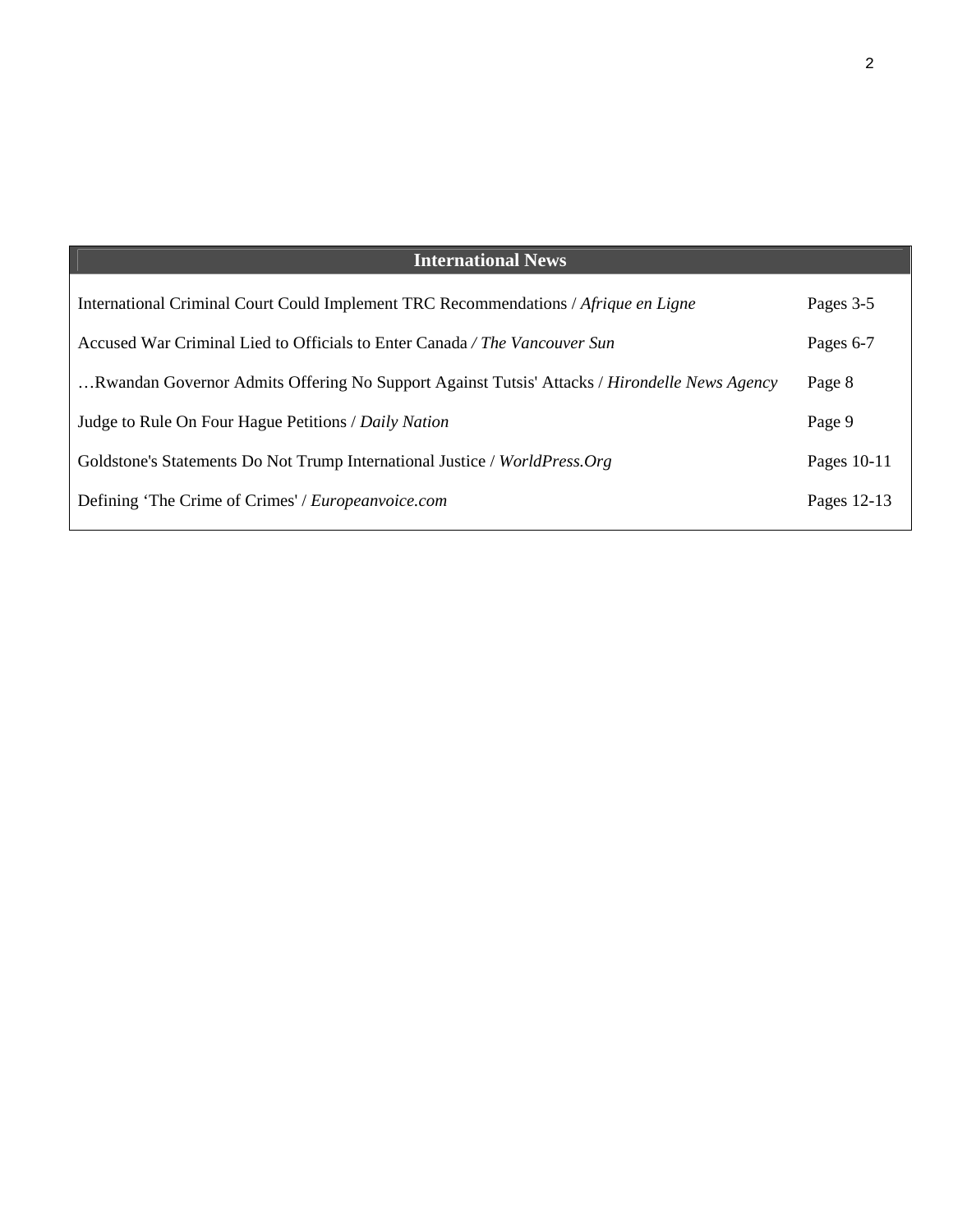#### **[International Criminal Court Could Implement TRC Recommendations](http://www.afriquejet.com/news/africa-news/international-criminal-court-could-implement-trc-recommendations-201104209420.html)**

Liberia - The TRC Consolidated Report of November 2009 recommends prosecution for scores of former warlords and battlefront commanders believed to bear the greatest responsibility for war crimes and crimes against humanity in Liberia's decade-long civil war. It also recommends the exclusion from political activities for 30 years, Liberians believed to have supported the war effort through financial donations. For several reasons, amongst which critics say is the lack of political will on the part of the Sirleaf Administration, the report is lying gathering dust – receiving only a token promise of a selective, phase-by-phase implementation. Now, former TRC Chairman Jerome Verdier says the International Criminal Court (ICC) could take jurisdiction of the recommendations. The Analyst, reports.

Former TRC Chairman Cllr. Jerome Verdier has suggested that the recent ICC accession of the international crimes case in Kenya could be applicable in Liberia, given the reported prevailing lack of political will and the citizens' mistrust of the criminal justice system in Liberia.

The former TRC chairman made the suggestion when he addressed, early this month, the Public Forum of the Center for Multi-party Democracy (CMD-Kenya) in held in Nairobi in Kenya, on the theme, "Post Conflict Justice, Local Ownership and Interventions of the ICC".

#### **Juxtaposing the Sierra Leonean and Liberian cases**

Cllr. Verdier, who is also a human rights lawyer and civil rights advocate, recalled that victims of the Sierra Leonean war excesses got justice because the international community intervened through a hybrid court. But he said the situation in Liberia, though slightly seen in different context, was terribly lagging behind to the point of taking on the character of support for impunity.

"In a slightly different context, justice is yet to take roots in Liberia, while Sierra Leone following a hybrid court trial the product of international agreement between the Sierra Leone Government and its sisterly partners, has successfully lay to rest the ghost of the war," he said.

He said without that level of collaboration, such level of the achievement of international justice would never have been possible.

In view of the success of the Sierra Leonean's search for justice, the former TRC boss said, the victims of Liberia's brutal civil war were unlikely to get justice unless the nation got the same international legal corporation.

"Without doubt criminal prosecutions in Liberia may never take roots in honest without similar robust assistance of the international community as was done in Sierra Leone," Cllr. Verdier said.

The counselor's statement, observer say, second guessed earlier TRC position that political will was all it would require for Liberia to prosecute the 500 plus suspected perpetrators of war crimes and crimes against humanity.

He said whereas the Sierra Leone Truth and Reconciliation (TR) process ran parallel to the prosecution mechanisms, that of Liberia recommended prosecutions in what he called the "form of a domestic criminal tribunal comprising both Liberian and international jurists".

Moreover, he said, Liberia's TRC recommended that a host of lesser crimes be tried under current criminal statutes of Liberia before existing criminal jurisdictions.

The human rights lawyer did not say what was wrong with the Liberian route to justice such that it failed to take on a life of its own where the Sierra Leonean route succeeded, but he said Liberia's problem was part of a larger African judicial problem.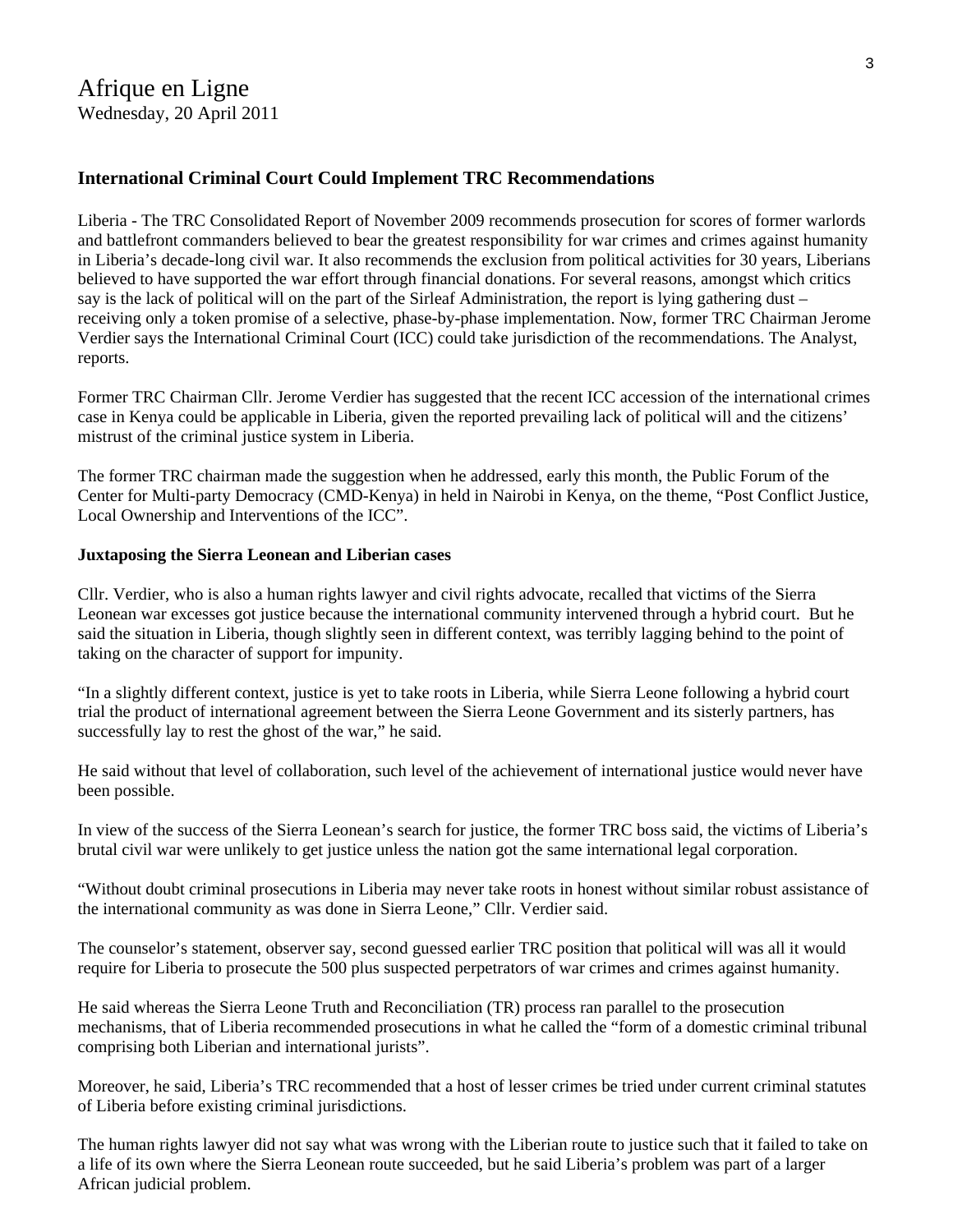"While other continents are recovering from their past legacies of abuse, violations of human rights and crimes against humanity, Africa appears to be repeating past legacies of crimes and violence which are no longer viewed in the context of legacies but rather an entrenched culture of impunity which has to be eradicated," he said, falling short of conceding that the much-sung lack of political will may be an insignificant contributor to the problem of impunity.

In his view however, Africa would shed the legacy of support for its entrenched culture of impunity if it dispenses with the governance notion of 'strongman or strongwoman', which he said continues to destroy the continent and negate the values of human rights and promote impunity.

#### **Why ICC takeover**

With Africa locked in the vicious cycle of the legacies of the culture of impunity while African politics continues to favor strong-arm politicians, who invariably often reject international calls for the prosecutions of individuals who perpetrate crimes against humanity, it would be appropriate to allow ICC to step in.

ICC, in December 2010, assumed jurisdiction of the 'crimes against humanity case' by default due to non-action on the part of Kenyan Parliamentarians and rulers. The court acted in accordance with the terms of the Kenyan National Reconciliation Accord (2008).

Without disclosing details of the terms, Cllr. Verdier said one way Liberia would end the apparent impasse regarding the implementation of the TRC recommendations was for Liberia to adapt the Kenyan example.

"The actions of the Kenya People to invite the ICC is ground breaking and may very well inform situation in Liberia where, as in Kenya, the parliament and largely the entire government is reluctant to pursue the course of domestic prosecution," Cllr. Verdier said to show similarity between the Liberian and Kenyan situations.

He said the reluctance to prosecute wrongdoers in Liberia, as in Kenya where ICC was now intervening, was that the political elites share greatly in the responsibility for the violence, crimes and war which deprives them of the political will and moral authority to provide pivotal leadership in pursuing justice for crimes committed by their 'comrades'.

What was regrettable, he said, was that those leaders were using the cliché, "African solution for African problems" as alibi to shield themselves and their protégés and relatives from prosecution.

He said the cliché was based on an African solidarity that holds that "We are all guilty of similar crimes in our respective countries so prosecution for one is precedence for prosecution for all".

"African solidarity against no action or prosecution of perpetrators of heinous crimes in Africa is at its highest on the continent in this age of liberation, freedom and espousal respect for human rights, justice and the supremacy of the rule of law," the former TRC boss claimed.

The solution to the growing continental problems therefore, he said, was for ICC to take over the human rights and crimes against humanity cases in keeping with the 1998 Rome Statute, which 106 countries, including 30 from African, ratified.

Already, he said, the court was either handling or have concluded trials on the continent from the Sierra Lone, DR Congo, Uganda, Central African Republic, Sudan and now Kenya.

"The crimes over which the ICC exercises jurisdiction, as are the crimes committed in Kenya, Liberia, Sierra Leone, Uganda, the Sudan and perhaps in Iraq, are of such serious nature that they are at best described as international crimes, the effect of which is international, extraterritorial and beyond borders or without borders for justice," Cllr. Verdier reiterated without saying how ICC obtained jurisdictions of these trials.

But he said that the 30 African countries signed the Rome Statute without coercion meant that they should have no problem recognizing the jurisdiction of the court.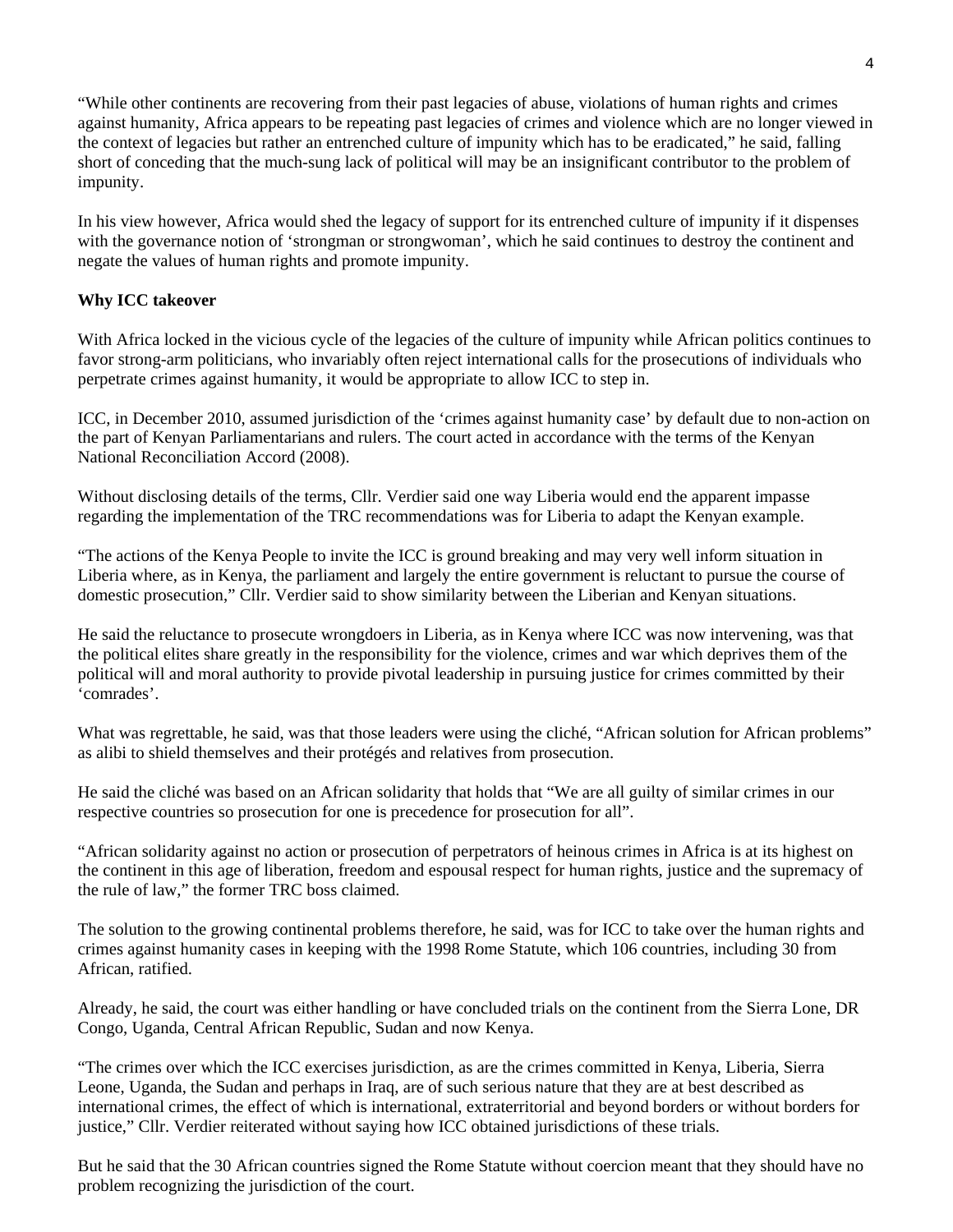"African states I believe, sought membership of the ICC on account of the inherent dysfunctional nature of African governance and judiciary structures and institutions. Not only is the judiciary in Africa characteristically weak, they are subservient, compromised and corrupted by greed, political interest and partisanship, patronage and justice peddling," Cllr. Verdier claimed.

#### **Bottlenecks against Liberia acting alone**

The human rights lawyer said the weakness of the courts exposed justice seekers to prejudice and local bias, which often let the accused off the hook without much ado due to their political connections, influence, wealth, power or access to power.

He said a TRC Liberia research revealed that because of inherent mistrust of the judicial institutions in Liberia, justice is not the first interest of victims of war and conflicts.

"Combined with other interests, justice is preferable even in the immediate but of priority to survivors and victims are security and basic survival needs which may take the form of reparations or compensation for their harm," he said.

The former TRC boss, whose commission based most of its recommendations on the contention that "there can never be peace without justice" surprised observers when he noted that "justice alone was never enough on account of the mistrust and dysfunctional nature of justice institutions in Africa".

"Hence, never guaranteed of justice, they (the poor) want something for themselves that benefit their families and respond to their survival needs," he said notwithstanding what observers considered a change of position, which they say may be necessary for a fresh look at the TRC recommendations.

Cllr. Verdier said the way out of the lack of guarantees of justice therefore was for Liberia to establish strong and credible institutions of justice that will be transparent, fair and accountable.

"To do this there must be the political will to dispense justice evenly, fairly and without favor or fear. Further to this, the capacity of judicial institutions must be strengthened and resourced to the enviable point of independence that will boost transparency and reduce the risk of mistrial and the political fallout that could result," he said without commenting on current efforts in Liberia to reform the judiciary and the security sector and to build anticorruption institutions.

But even political will and judicial capacity building may be insufficient to guarantee justice in Liberia, according to the justice advocate. Other obstacles to justice guarantee in Liberia, according to him, was insecurity for those who may want to testify against perpetrators of injustice against the people.

"Without permanent guarantees of security for person and family, foreign venues and jurisdictions like the ICC seems the appropriate strategy for delivering justice to local populations in Africa. This is even reinforced by the fluidity of the political environment in Africa which, far from being stable, is always changing, increasing the risk of reprisals during upheavals that put an entire population at risk," Cllr. Verdier told his Nairobi audience.

He conceded that allegations of ICC's biases against accused persons in Africa – such as its failure to prosecute former US president George Bush and British Prime Minister Tony Blair for their roles in Iraq and Afghanistan – may hold water.

But he said the strong judicial processes of those countries allow for strong evidence against their nationals to be prosecuted by their governments.

Meanwhile Cllr. Verdier said unless Liberia made efforts to remove the impasse against the establishment of justice, "we will continue to deprive our people of the justice they deserve and the ICC and other mechanisms will become the appropriate venues by default simply because we fail to lead, govern and be fair, transparent people of integrity and honor who respects human rights and the rule of law and above all else, the people".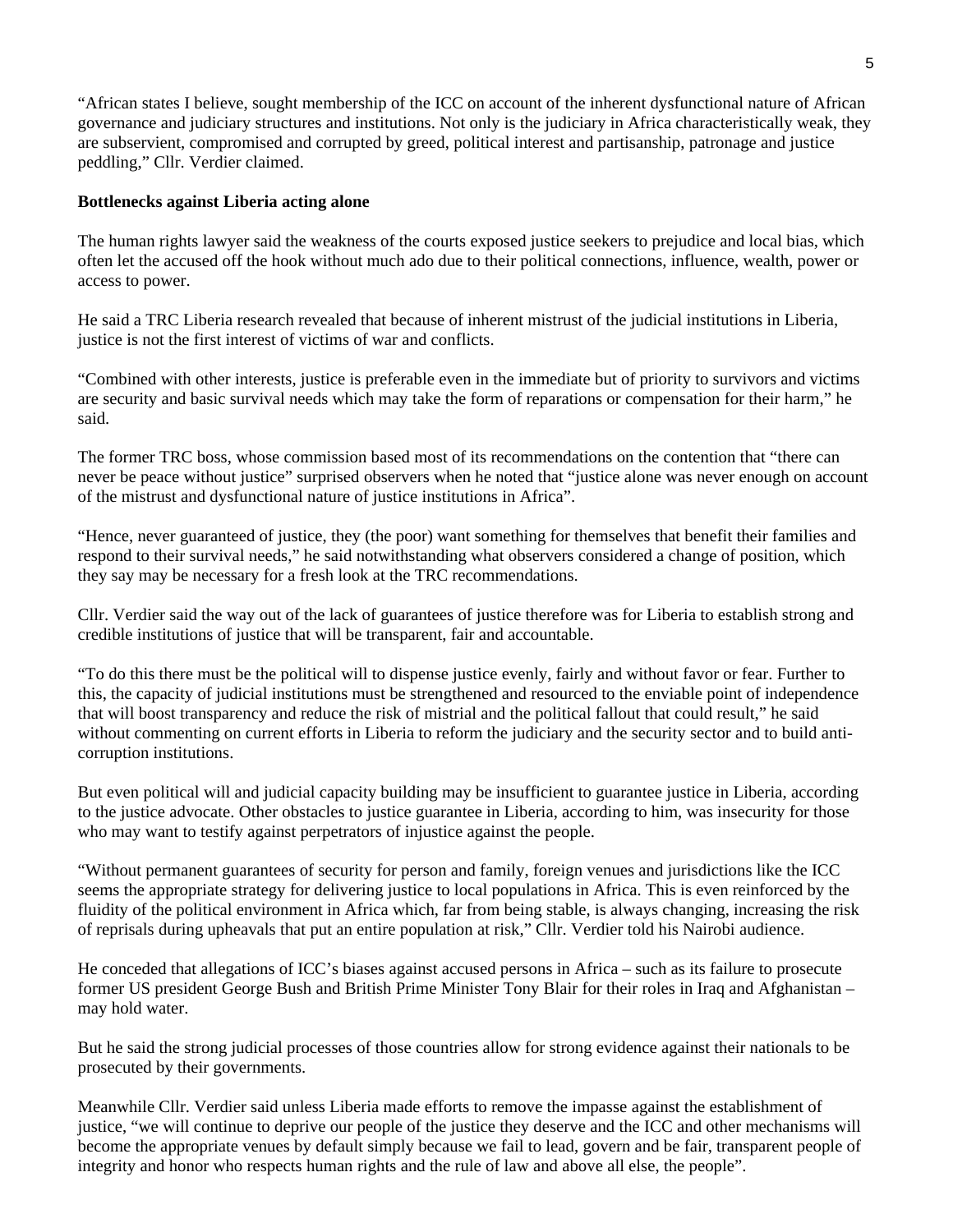## The Vancouver Sun

Tuesday, 19 April 2011

#### **Accused war criminal lied to officials to enter Canada**

Branko Rogan says he was 'scared' he and his young family would not be accepted if he disclosed he was reserve officer at Yugoslavian jail

#### By Kim Bolan



*This 1996 file photo shows an investigator for the UN International Crimes Tribunal for ex-Yugoslavia removing earth from bodies in a mass grave outside the village of Cerska, near Srebrenica, Bosnia, 40 miles (65 km) southeast of Tuzla in the Serb entity.* 

Photograph by: ODD ANDERSEN, AFP/Getty Images

Alleged war criminal Branko Rogan admitted to the RCMP back in 1998 that he lied to Canadian officials about working at a notorious jail where Muslim prisoners were beaten and tortured.

In a videotaped interview played in Federal Court on Monday, Rogan said he was worried he would not have been allowed to come to Canada if he disclosed that he was a reserve police officer in 1992 at the jail in Bileca, in the former Yugoslavia.

"I was scared that they will not accept me," Rogan told RCMP Insp. Paul Richards, then with the war crimes section in Ottawa.

Rogan said he was desperate to get out of the region with his wife and three small children.

"I was there with no food, my children had nothing to eat. I had to go somewhere," Rogan said in Croatian to another officer who translated for Richards.

The Canadian government is attempting to revoke Rogan's citizenship, claiming it was fraudulently obtained because Rogan lied about where he was living when the war broke out, as well as his position as a jail guard.

He is challenging the revocation in the Federal Court in a Vancouver hearing that began last week.

Rogan has not attended the case so far, but is expected to come next week to tell his story.

The allegations against him were spelled out in detail during the 90-minute interview at the Burnaby RCMP detachment on Oct. 7, 1998.

Rogan told Richards he knew some Bosnian Muslims living in B.C. had made allegations against him.

"Those neighbours of mine -Muslims -I knew this was going to happen. They were looking at me every day on the street and threatening me -'How come a Serb is here?'" Rogan said. "I should be accusing, not them."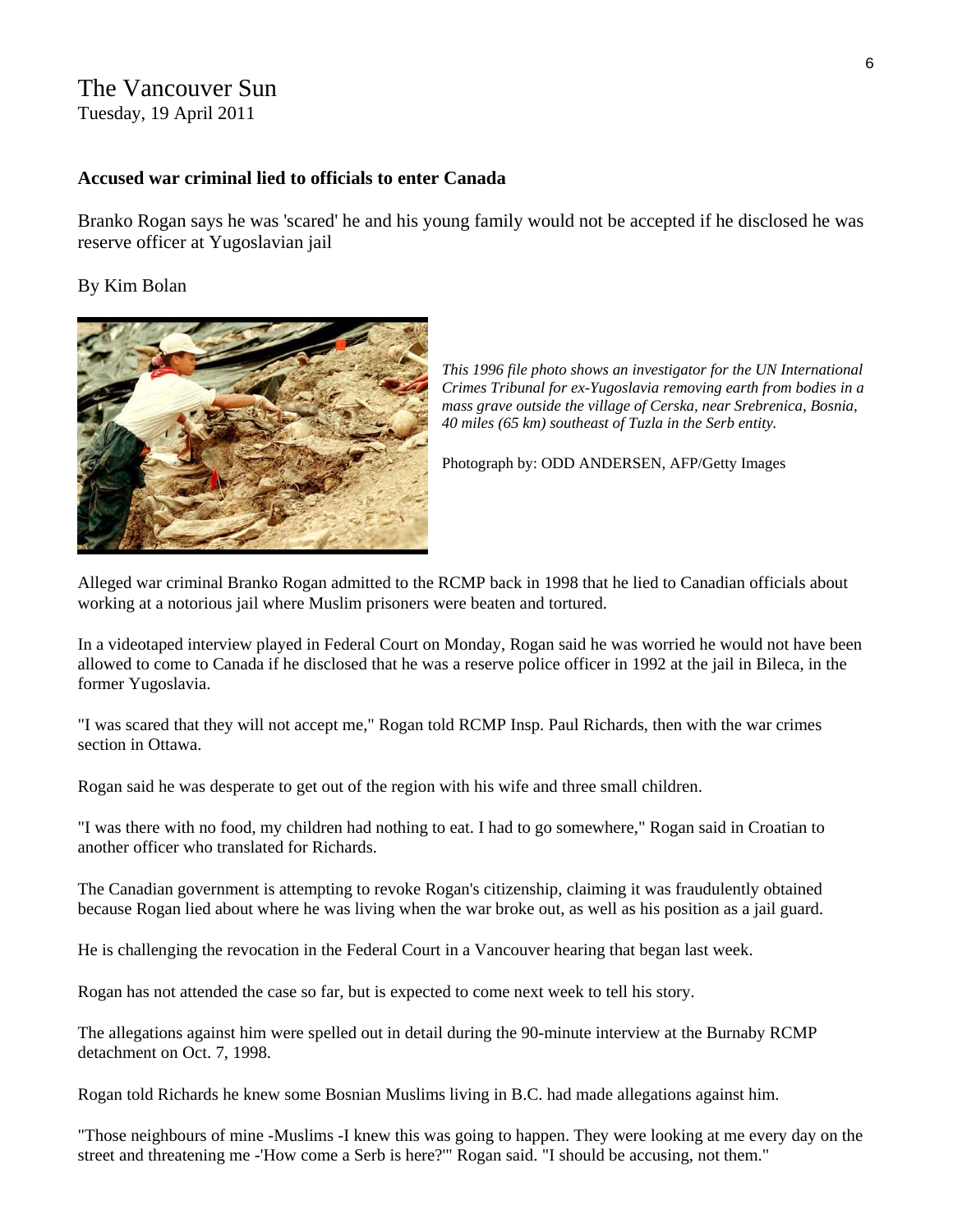He told Richards that he did work for just 15 days at the jail where Muslim political prisoners were held, but did not participate in any beatings or torture sessions.

He acknowledged, however, that he had heard that beatings were taking place at two separate jails in Bileca.

Richards told Rogan he had information that "some Muslims were tortured with electricity."

Rogan replied: "I heard that." But he denied reserve police had anything to do with it.

"The reserve police were just in the hallways," Rogan said. "The regular police were the ones interrogating these Muslims in those rooms."

Rogan said that while he heard about the torture: "I never saw it."

Richards told Rogan he had travelled all over the world interviewing former prisoners in Sweden, the Netherlands and Austria about their allegations against Rogan and others who had been working at the detention centres in the summer of 1992.

Last week, two men from Sweden testified in Vancouver that they had been beaten and tortured at the Bileca jail and saw Rogan calling out prisoners to be taken away for the brutal assaults. And two Vancouver brothers who were also detained in Bileca for being Muslims told Federal Court Judge Anne MacTavish that Rogan was there and participated in the beatings.

Rogan denied to Richards that he ever struck anyone while working as a guard.

"If these Muslims want to tell the truth, they can say how many letters I brought them from their wives, how many times I gave them things to eat," Rogan said, adding that he also gave them their medicine and even alcohol their wives provided.

Richards asked Rogan who was giving the orders to guards at the jails to beat and torture Muslims.

"Nobody was forced to beat Muslims, but there were people who did it, but nobody had to do that, nobody forced nobody," he said. "There wasn't an order for that."

Richards informed Rogan he was under investigation for war crimes and Rogan called his lawyer from the interrogation room. He then told the RCMP his lawyer had advised him to go home and say nothing, but that he wanted to set the record straight about what happened.

"My lawyer told me not to say anything, but I will say because it is the truth and because I wish to tell that," Rogan said.

The hearing continues.

*kbolan@vancouversun.com*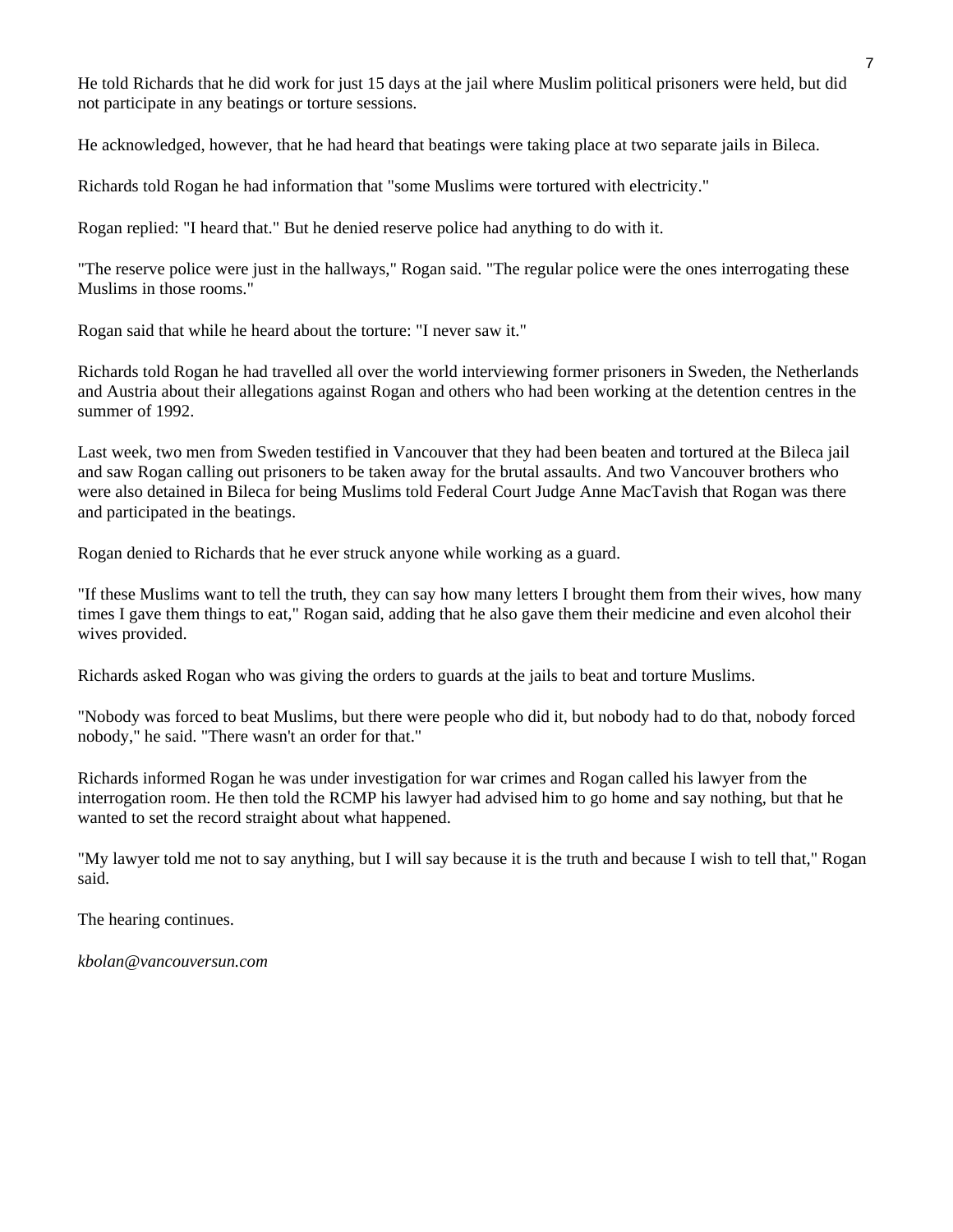#### Hirondelle News Agency Monday, 18 April 2011

#### **Former Rwandan governor admits offering no support against Tutsis' attacks**

Former Governor of Kibuye prefecture (Western Rwanda), Clement Kayishema, Monday admitted before the International Criminal Tribunal for Rwanda (ICTR) having not supported Rwandan Mayor Grégoire Ndahimana when he sought his assistance following attacks of Tutsi refugees at a church in his commune in 1994.

Kayishema, a genocide-convict, told a Trial Chamber presided over by Judge Florence Rita Arrey that he spoke to Ndahimana, former mayor of Kivumu Commune, on April 15, 1994, at his prefecture office. Ndahimana briefed him on the situation at the Nyange Church and sought for reinforcement of gendarmes to control such attacks.

"I had nothing to give him. Even the few gendarmes who were in Kibuye, three quarters of them had left to the front in Kigali. He (Ndahimana) went away frustrated and he was uncomfortable because I did not meet his request," said Kayishema, currently serving his life imprisonment sentence in Mali, following his conviction of genocide.

He was testifying in French for Ndahimana at the resumption of defence hearing. Kayishema alleged further that he could not follow up what was going on at the parish because he had no vehicles and fuel and even telephone connections had been cut off.

Asked by the defendant's co-counsel, Wilfred Nderitu, whether Ndahimana was in position to stop what was happening at Nyange Church, the witness quickly responded, "he could do nothing given the scope of assailants who were there."

The witness could not, however, account the number of assailants who were at the church as opposed to Tutsis who had taken refuge at the area.

Cross-examined by prosecutor Holo Makwaia, Kayishema admitted that on April 11, 1994, Ndahimana went to the prefecture office to seek for reinforcement and was given three gendarmes, who were deployed to guard the Nyange Church.

The trial continues Tuesday. The prosecution alleges that more than 2000 Tutsi refugees were killed at the church when it was attacked on April 15 and 16, 1994. Ndahimana, who is charged with genocide or complicity in genocide, in the alternative and extermination, as a crime against humanity, is accused of planning the massacres jointly with other officials.

They include parish priest Athanase Seromba, currently serving life imprisonment sentence for his involvement, businessman Gaspard Kanyarukiga, who was sentenced to 30 years imprisonment for similar involvement and Judicial Police Inspector of the commune Fulgence Kayishema, who is still at large.

Ndahimana was arrested in the DRC on August 10, 2009. He was transferred to Arusha on August 21, 2009. He made his initial appearance on September 28, 2009 and pleaded not guilty to all the charges.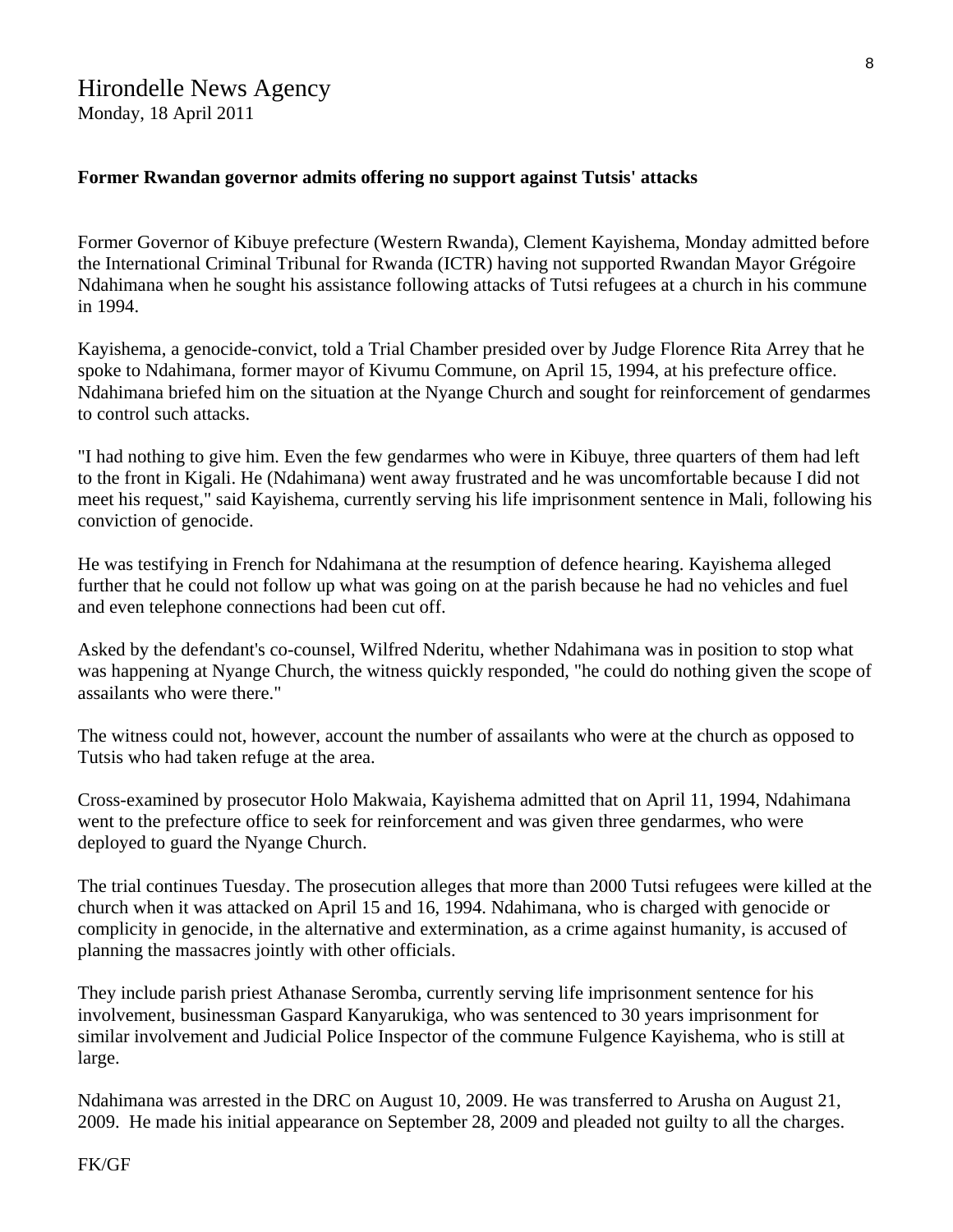## Daily Nation Tuesday, 19 April 2011

#### **Judge to rule on four Hague petitions**

#### By OLIVER MATHENGE omathenge@ke.nationmedia.com



*File | NATION Head of Civil Service Francis Muthaura (centre) arrives at the International Criminal Court for the initial appearance.* 

In his application, Ocampo wants evidence disclosure to be put on hold until Chamber makes decision on the admissibility

challenge

International Criminal Court judge Ekaterina Trendafilova is considering up to four submissions on the Kenyan case even as the defence awaits the calendar to be followed in the disclosure of evidence.

The judge is expected to evaluate submissions made on Monday by the defence and the prosecution to come up with the calendar that will be followed during the disclosure of evidence.

Key among these applications is one by prosecutor Luis Moreno-Ocampo who wants the disclosure of evidence to be put on hold until the Chamber makes a decision on an admissibility challenge filed by the Kenyan Government.

Mr Moreno-Ocampo argues that the disclosure of the identities of witnesses increases their exposure to risk, and should be done only after a final decision on the admissibility challenge is rendered.

The judge is also waiting for submissions by the prosecution, defence and victims on the Kenyan Government challenge to the admissibility of the cases. The different teams have until April 28 to make their submissions before the Chamber deals with the challenge.

Another application is also by the prosecutor in which he is seeking additional conditions for the six suspects — Mr William Ruto, Mr Henry Kosgey, Mr Joshua Sang, Mr Uhuru Kenyatta, Mr Francis Muthaura and Maj-Gen Hussein Ali.

Also on judge Trendafilova's desk are the responses by the defence to the application by the prosecutor on the new conditions.

The six have asked the Pre-Trial Chamber to reject the application, terming the new conditions "unnecessary".

According to the defence teams, the earlier conditions imposed by the ICC had not been breached to warrant imposing new and tougher conditions.

Mr Moreno-Ocampo wants the six to be appearing in person before the Chamber at least once every six months.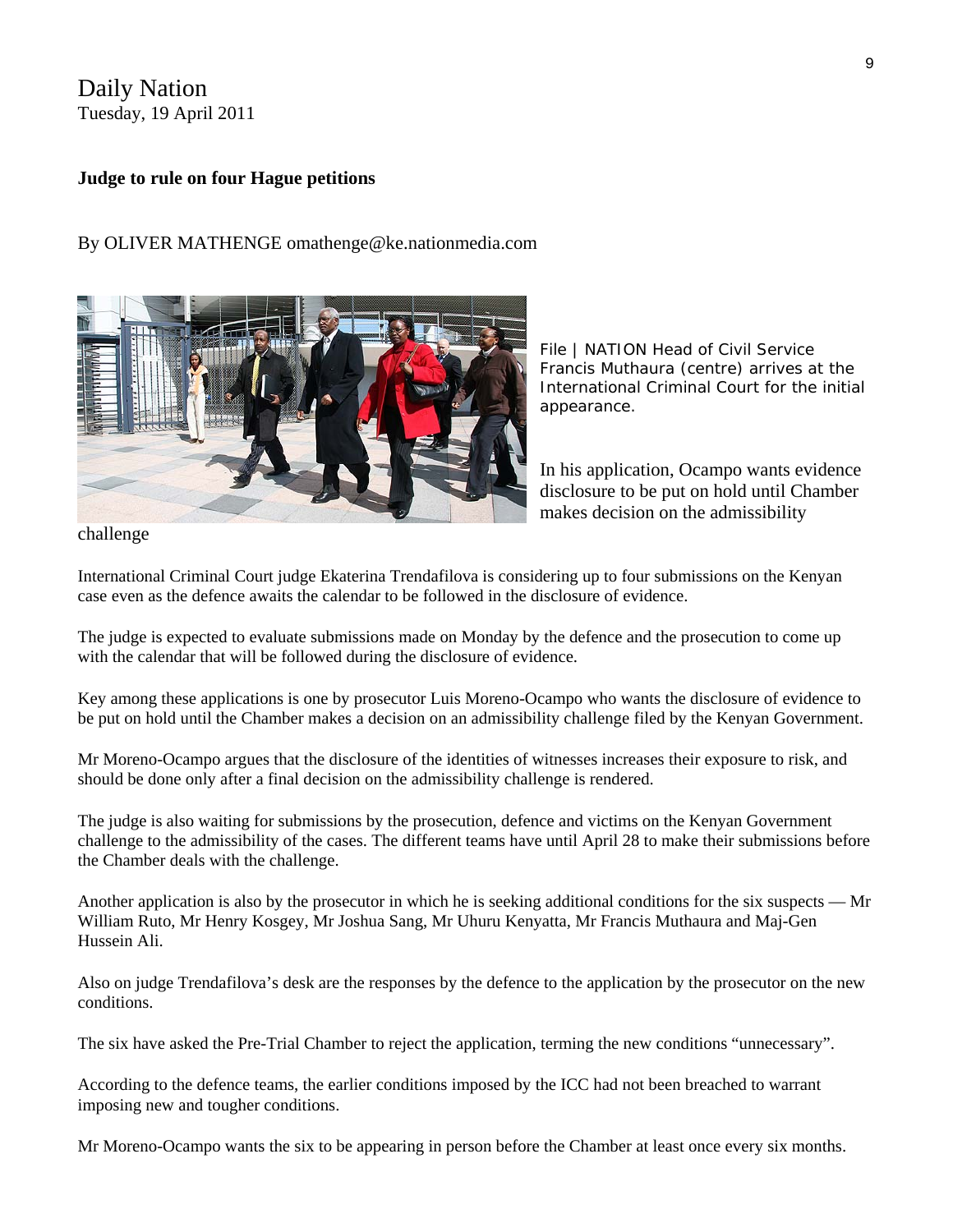## WorldPress.Org Wednesday, 20 April 2011

#### **Goldstone's Statements Do Not Trump International Justice**

#### Op-ed

The Cairo Institute for Human Rights Studies



*A woman shows blood on her hands during the Gaza war in 2009.* 

The 26 undersigned human rights organizations express great concern over the attempts undertaken by Israel to bury the recommendations and conclusions of the Goldstone Report, viewing them as clear attempts to ensure impunity for perpetrators of war crimes in the Occupied Palestinian Territories and Israel during Operation Cast Lead in December 2008 and January 2009, during which more than 1,400 individuals were killed, amongst whom were more than 900 Palestinian civilians as opposed to 3 Israeli civilians.

On April 1, 2011, Justice Richard Goldstone stated in his article in the *Washington Post*, "If I had known then what I know now, the Goldstone Report would have been a different document." Perhaps the most significant statement that Goldstone made in the article described his newly developed belief that Israel did not target civilians during the war on Gaza deliberately and as a matter of policy. Consequently, the Israeli government's calls to disregard the entire Goldstone Report, which holds both Israeli and Palestinian parties responsible for committing crimes that amount to war crimes and crimes against humanity, have increased. Additionally, Israel has asked to drop the subsequent Committee of Expert's reports on national investigations into war crimes, which further outlined the ineffectiveness of the national investigations conducted by the Israeli and Palestinian sides.

This latest push for impunity comes while the Israeli government continues to perpetrate grave violations of international humanitarian law and human rights by constructing more settlements in the West Bank, suppressing peaceful protests and continuing the blockade on Gaza—a policy of collective punishment against the entire civilian population of the Gaza Strip. It also comes at a time when the current Israeli government has proven unwilling to take any meaningful steps toward peace by increasing its attacks on Gaza and killing more civilians during the past few weeks.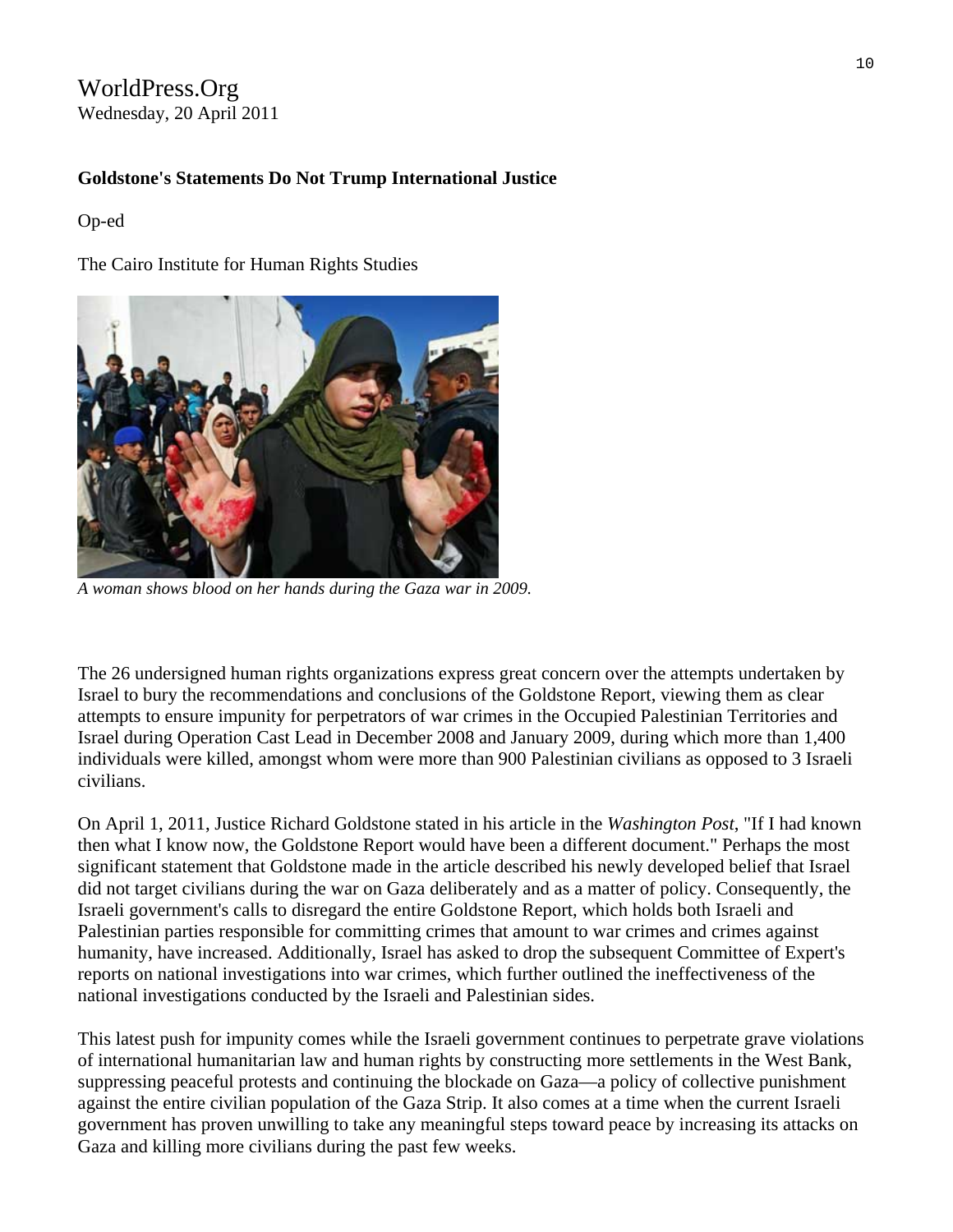It is within this context that we urge the international community to seriously confront the systematic impunity that has characterized the Israeli-Palestinian conflict and to begin to hold accountable those responsible for war crimes. International justice and granting retributions to victims are crucial, especially following the failure to provide for true accountability for the crimes that have been committed on a national level.

We further stress that Justice Goldstone's opinions, which he expressed several months following the conclusion of his report and subsequent reports, do not possess any legal authority to annul the findings of the reports, nor should these opinions be used as a tool to impede further investigations. The war on Gaza was not only documented by the Goldstone report but also by the reports of dozens of international human rights organizations.

Thus, it is the responsibility of the international community to ensure that such crimes are referred to the International Criminal Court for investigation, in light of claims that domestic investigations have lacked independence, impartiality, effectiveness and promptness over the last two years, as noted in the report of the Committee of Experts that was presented before of the 16th session of the Human Rights Council. It is clear that investigations by Israel and Hamas into war crimes have not conformed to international standards. Therefore, recourse to international mechanisms of justice, including the ICC, is not only appropriate, but essential in order to begin to address impunity.

The undersigned organizations urge the international community and all actors involved to not impede referral of war crimes and possible crimes against humanity, carried out by any actor during Operation Cast Lead, to the International Criminal Court for investigation.

A historic opportunity exists to convey a clear message throughout the MENA (Middle East and North Africa) region that perpetrators of war crimes are not immune to accountability. This is an opportunity to demonstrate to citizens struggling for democracy across the region that international justice is not a mere tool in the hands of power but rather an impartial force of protection for all victims of war crimes and human rights violations without distinction.

*This release was originally distributed by the Cairo Institute for Human Rights Studies: www.cihrs.org/english/default.aspx. The undersigned organizations are as follows:*

*Cairo Institute for Human Rights Studies; Al Mezan Center for Human Rights; Algerian League for the Defense of Human Rights (LADDH); Amman Center for Human Rights Studies; Arab Foundation for Civil Society and Human Rights Support, Egypt; Arab Organization for Human Rights, Syria; Arabic Network for Human Rights Information, Egypt; Association for Freedom of Thought and Expression, Egypt; Association for Human Rights Legal Aid, Egypt; Bahrain Center for Human Rights; Bahrain Youth Society foe Human Rights; Committees for the Defense of Democracy Freedom and Human Rights, Syria; Egyptian Child Rights Center; Egyptian Initiative for Personal Rights; Egyptian Foundation for Advancement of the Childhood Condition; Human Rights First Society, Saudi Arabia; Human Rights Organization in Syria (MAF); Iraqi Human Right Association in Denmark; Kurdish Committee for Human Rights in Syria al-Rased; Kurdish organization for the defense of human rights and public freedoms in Syria (DAD); Law Society, UAE; Moroccan Organization for Human Rights; National Organization for Human Right in Syria; Palestinian Center for Human Rights; Palestinian Human Rights Organization, Lebanon; Yemeni Organization for Defending Rights and Democratic Freedoms.*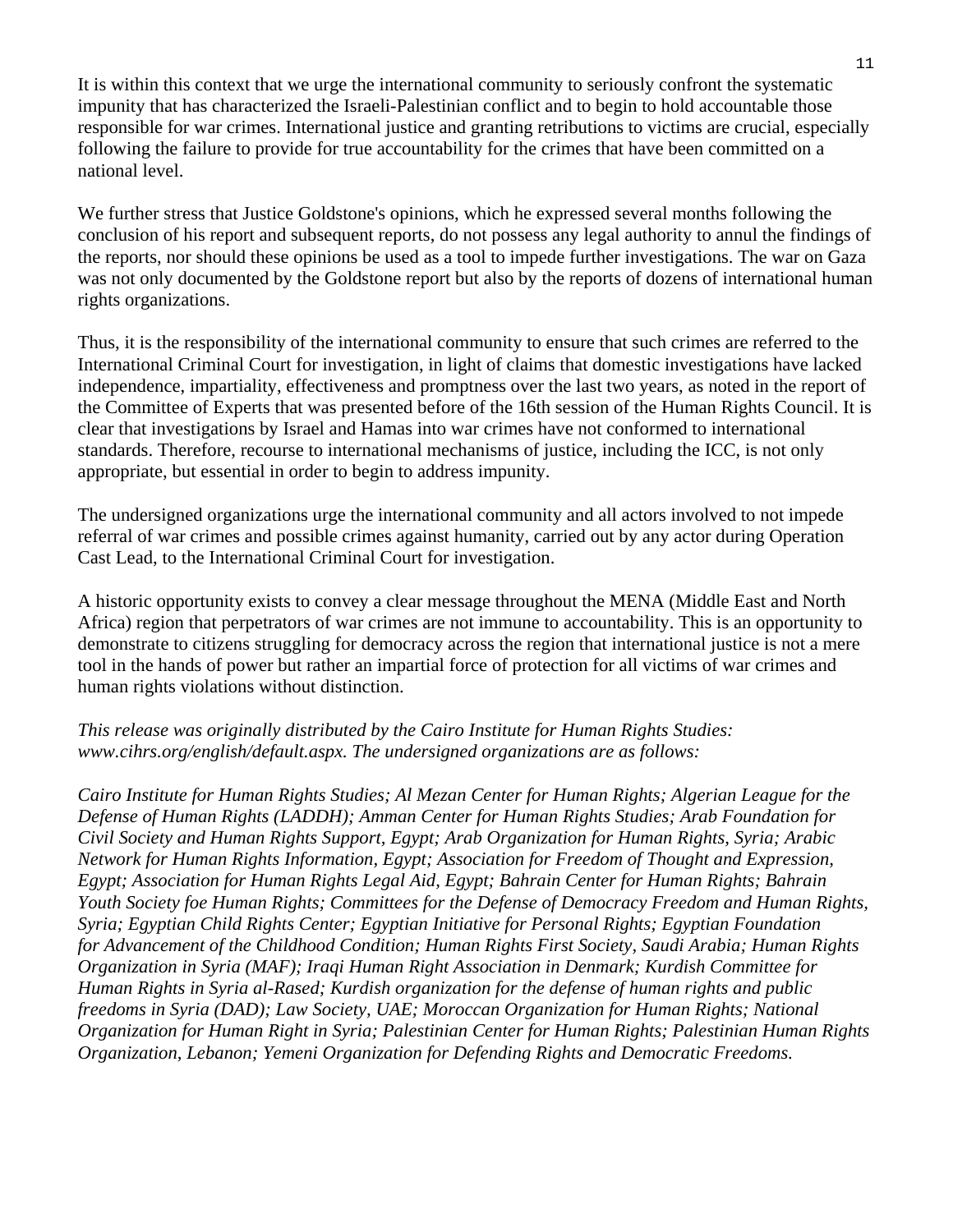### **Defining 'the crime of crimes'**

#### By Paul Hockenos

Should the slaughter of 'social and political groups' be considered genocide? There is a controversial addition to the debate.

Stanford University historian Norman Naimark is profoundly dissatisfied with the current definition of genocide and has set out to change it.

He is certainly not the first person to argue that the wording of the 1948 UN convention on the prevention and punishment of genocide – the first time genocide as such was introduced into law – is both vague and excessively narrow, letting a raft of modern atrocities off the hook.

The convention, which was one of the legal underpinnings of the Nuremberg trials of Hitler's henchmen, singles out the systematic extermination of ethnic, national, racial, and religious groups. Since then, the term has been refined and elaborated upon by a wealth of scholars and the deliberations of international courts, such as the International Criminal Tribunal for the former Yugoslavia, which have added the bloodlettings carried out in the 1990s in Rwanda and Bosnia-Herzegovina to a list that is also agreed to include, at the very least, the First World War-era Armenian genocide at the hands of the Ottoman Turks.

Naimark's particular beef is that the convention dropped the inclusion of "social and political groups" as possible victims of genocide – at the insistence, primarily, of Stalin's Soviet Union. The original definition of the anti-genocide crusader Raphael Lemkin and all of the early drafts of the convention included social and political groups, but, in the end, the United States and most others acquiesced with Stalin's wishes.

This omission, argues Naimark, is no reason for the Stalin regime of the 1930s and early 1940s – nor, for that matter, Mao's China or Pol Pot's Cambodia – to remain free of the stigma of genocide for their campaigns of mass killing against many millions of their own citizens. His highly controversial thesis is that, taken together and sometimes by themselves, Stalin's various murder sprees constitute genocide.

## **Murderous episodes**

These episodes, each of which earns a chapter, include forced collectivisation (dekulakisation), the 1932-33 famine in Ukraine, the wartime deportations of "punished peoples", and the Great Terror of 1937-38. Together, these particularly murderous episodes in Soviet history claimed the lives of an estimated 15-20 million people.